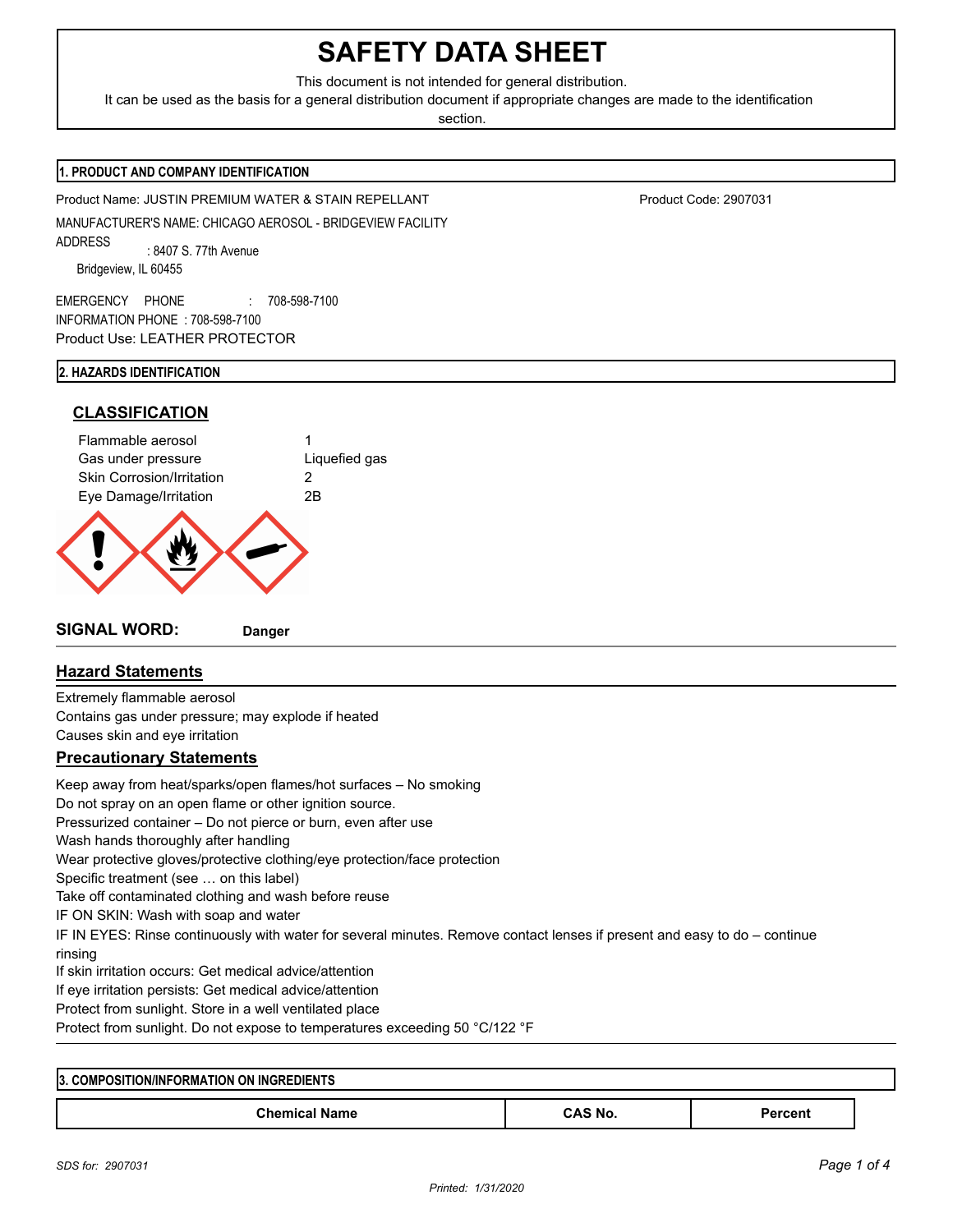| ISOPROPYL ALCOHOL                       | 67-63-0    | 49.50 |
|-----------------------------------------|------------|-------|
| NAPHTHA (PETROLEUM), HYDROTREATED LIGHT | 64742-49-0 | 24.70 |
| <b>PROPANE</b>                          | 74-98-6    | 12.70 |
| <b>BUTANE</b>                           | 106-97-8   | 12.30 |

#### **4. FIRST AID MEASURES**

I**NHALATION:** Remove to fresh air. Administer oxygen if needed. Apply artificial respiration if breating has stopped. Get medical attention.

**EYE CONTACT:** Wash immediately with large volumes of fresh water for at least 15 minutes. Get medical attention.

**SKIN CONTACT:** Wipe off with a towel. Wash with soap and water. Get medical attention if irritation persists.

**INGESTION:** Not a likely route of exposure.

**Most important symptoms/effects, acute and delayed:** Repeated exposure may cause skin dryness or cracking. May cause drowsiness or dizziness.

**Indication of immediate medical attention and special treatment needed:** None known.

#### **5. FIRE FIGHTING MEASURES**

**Suitable and unsuitable extinguising media:** Foam, Alcohol foam, CO2, Dry chemical, Water fog. Water spray may be ineffective.

**Specific hazards arising from the chemical:** Closed containers may explode from internal pressure build-up when exposed to extreme heat and discharge contents. Liquid content of container will support combustion. Overexposure to decomposition products may cause a health hazard. Symptoms may not be readily apparent. Obtain medical attention. Hazardous decomposition products include carbon dioxide, carbon monoxide, and other toxic fumes

**Special equipment and precautions for fire-fighters:** Water may be used to cool containers to prevent pressure buildup and explosion when exposed to extreme heat. Wear goggles and use self-contained breathing apparatus. If water is used, fog nozzles are preferred.

#### **6. ACCIDENTAL RELEASE MEASURES**

**Personal precautions, protective equipment, and emergency procedures:** Avoid breathing vapors. Ventilate area. Remove all sources of ignition.

**Methods and materials for containment and cleaning up:** Clean up with absorbent material and place in closed containers for disposal.

#### **7. HANDLING AND STORAGE**

**Precautions for safe handling:** Do not puncture or incinerate (burn) cans. Do not stick pins, nails, or any other sharp objects into opening on top of can. Do not spray in eyes. Do not take internally. See product label for additional information.

**Conditions for safe storage, including any incompatibilities:** Store and use in cool, dry, well-ventilated areas. Do not store above 120 F.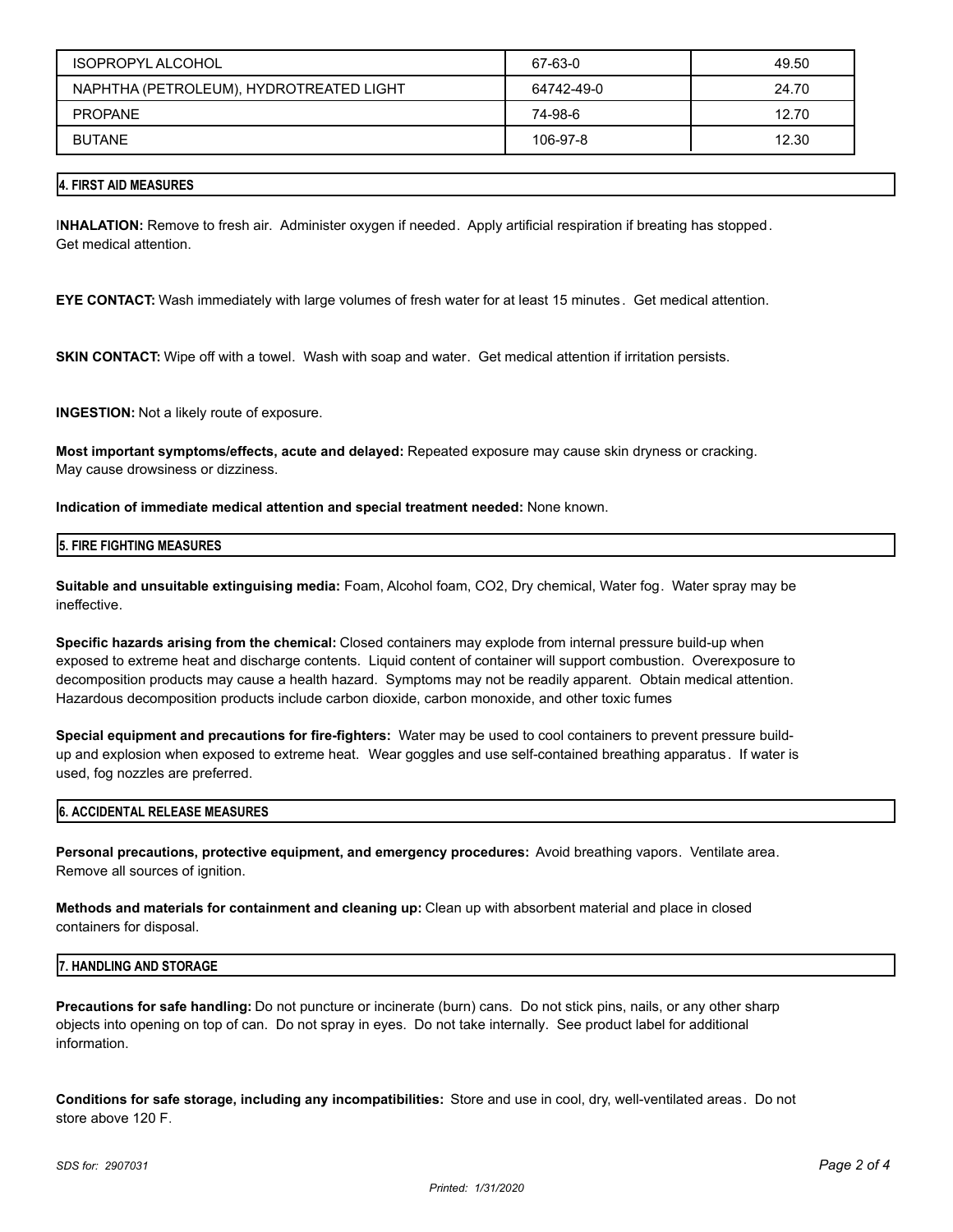| <b>8. EXPOSURE CONTROL/PERSONAL PROTECTION</b>             |                                                 |                                       |                              |  |  |
|------------------------------------------------------------|-------------------------------------------------|---------------------------------------|------------------------------|--|--|
| Chemical Name / CAS No.                                    | <b>OSHA Exposure Limits</b>                     | <b>ACGIH Exposure Limits</b>          | <b>Other Exposure Limits</b> |  |  |
| I ISOPROPYL ALCOHOL<br>67-63-0                             | PEL-TWA: 400 ppm<br>PEL-Ceiling: Not determined | TLV-TWA: 200 ppm<br>TLV-STEL: 400 ppm |                              |  |  |
| NAPHTHA (PETROLEUM),<br>I HYDROTREATED LIGHT<br>64742-49-0 | TWA: 500 ppm;<br>PEL-CEILING: not<br>determined | TLV-TWA: 400 ppm<br>TLV-STEL: 500 ppm |                              |  |  |
| <b>PROPANE</b><br>74-98-6                                  | Not established                                 | TWA: 1000 ppm                         |                              |  |  |
| <b>BUTANE</b><br>106-97-8                                  | Not established                                 | TWA: 1000 ppm                         |                              |  |  |

**Appropriate engineering controls:** Ventilation should be sufficient to prevent inhalation of any vapors . General dilution and/or local exhoust ventilation in volume to keep PEL/TLV of most hazardous ingredient below acceptable limit and lel below stated limit.

#### **Individual protection measures:**

**Respiratory protection:** None under normal use. Avoid breathing vapors. In restricted areas , use approved chemical/mechanical filters designed to remove a combination or particles and vapor. In confined areas, use an approved air line respirator or hood. Self-contained breathing apparatus is required for vapor concentrations above PEL/TLV limits .

**Protective gloves:** None under normal use. Use solvent-resistant for prolonged or repeated contact.

**Eye protection:** None under normal use. However, use of safety glasses with splah guards or full face shield should be used if indicated.

**Other protective clothing or equipment:** None under normal use. However, use of solvent- resitant aprons or other clothing is recommended. Eye washes and safety showers in the workplace are recommended.

#### **9. PHYSICAL AND CHEMICAL PROPERTIES**

|                                                                     | Appearance: Aerosol product          |                                          | <b>Odor: Solvent</b>                 |
|---------------------------------------------------------------------|--------------------------------------|------------------------------------------|--------------------------------------|
| Vapor Pressure: Not determined                                      |                                      | Odor threshold: Not determined           |                                      |
|                                                                     | Vapor Density: Heavier than air      |                                          | <b>pH:</b> Not applicable            |
|                                                                     | <b>Density:</b> Not determined       |                                          | <b>Melting point:</b> Not determined |
| <b>Freezing point:</b> Not determined                               |                                      |                                          | <b>Solubility:</b> Not determined    |
|                                                                     | <b>Boiling point:</b> Not determined |                                          | <b>Flash point:</b> Not determined   |
| <b>Evaporation rate:</b> Slower than ether                          |                                      |                                          | Flammability: Level 3 Aerosol        |
| <b>Explosive Limits:</b> Not applicable                             |                                      | Autoignition temperature: Not determined |                                      |
| <b>Decomposition temperature:</b> Not determined                    |                                      |                                          | Viscosity: Not determined            |
| <b>Partition coefficient (n- Not determined)</b><br>octanol/water): |                                      |                                          |                                      |

#### **10. STABILITY AND REACTIVITY**

**Reactivity:** Not reactive under normal conditions of use.